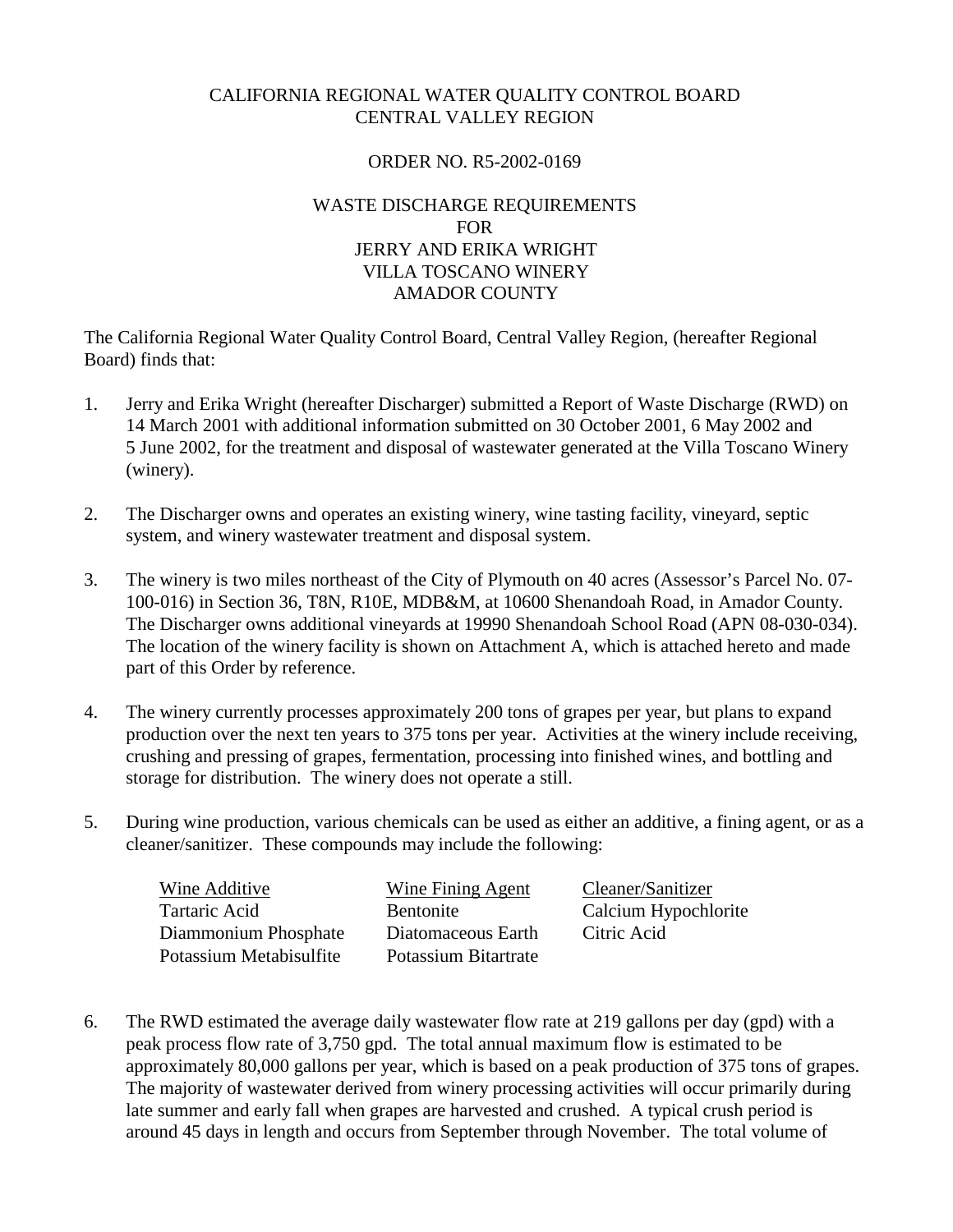wastewater produced during the crush is estimated to be 60,000 gallons, while that generated through the remainder of the year is approximately 20,000 gallons.

- 7. The Discharger used separate flow rates to distinguish flow generated during the crush and noncrush periods to calculate the hydraulic loading for the water balance. Due to the seasonal nature of the winery operation, two flow limitations are appropriate.
- 8. The Discharger has collected samples of the wastewater discharged from the winery's septic tank; however, sampling was limited to non-crush periods. The sample data are presented below along with typical winery wastewater data for comparison purposes:

| Units    | Septic Tank<br><b>Effluent Range</b> | <b>Typical Winery</b><br>Concentration Range <sup>1</sup> |
|----------|--------------------------------------|-----------------------------------------------------------|
| pH units | $5.3 - 7.5$                          | $2.5 - 9.5$                                               |
| mg/1     | $19 - 1,480$                         | $500 - 12,000$                                            |
| mg/1     | $89 - 1,240$                         | $80 - 2,900$                                              |
| mg/1     | $1.0 - 3.9$                          | $1 - 40$                                                  |
| mg/1     | $0.05 - 0.66$                        | $0.5 - 4.8$                                               |
| mg/1     | $0.05 - 5.5$                         | $10 - 75$                                                 |
|          |                                      |                                                           |

 $\overline{1}$  Typical chemical analyses of winery wastewater from Summit Engineering, Process Wastewater Management System, Design Criteria and Calculations, 5 June 1998.

<sup>2</sup> Five-day, 20° Celsius Biochemical Oxygen Demand.

### **WASTE TREATMENT SYSTEM**

- 9. Winery wastewater from tank cleaning, grape crushing, barrel washing, and equipment/floor cleaning water are discharged to the wastewater disposal system. The former wastewater disposal system consisted of a septic tank and leachfield; however, the Discharger has recently constructed a new wastewater system. This new treatment system consists of gravity piping, a septic tank used as a clarifier, a subsurface flow constructed wetland (CW), and a storage pond. Effluent will be discharged to 19-acre vineyard for irrigation (defined hereafter as the "land reclamation area"). This system is shown on Attachment B, which is attached hereto and made part of this Order by reference.
- 10. Floor drains collect all the winery's wastewater. Screened baskets will be installed on the floor drain, which exit the crushing, bottling and barrel cleaning areas of the winery. The wastewater is then conveyed through piping, by gravity, to a 1200-gallon septic tank for solid separation. The RWD states that the retention time for the septic tank at peak flow during crush is approximately eight hours. The septic tank provides two basic functions, waste treatment and solids storage, but it is essential to the long-term function of the CW that both solids and scum be kept from exiting the tank. For this reason, the exit of the second chamber draws from the tank below the scum and above the sludge, and it is imperative that regular inspections and cleanings assure that neither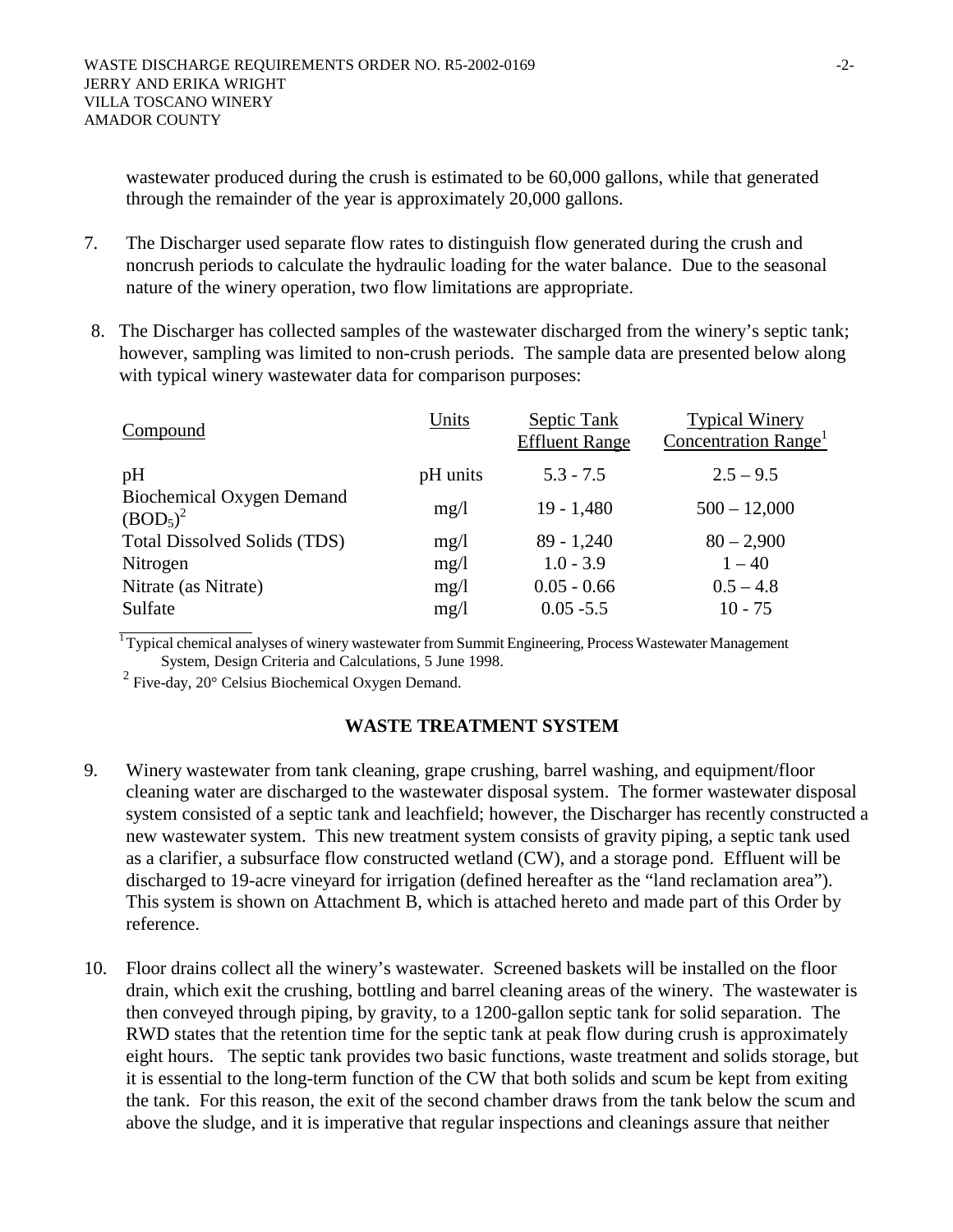solids layer increases to the extent that solids are scoured and discharged from the tanks. The RWD indicates that accumulated solids in the tank will be periodically removed and disposed of offsite. The separated solids consist of organic solids, lees, and inorganic material.

- 11. A water-level activated pump will transfer the wastewater from the septic tank to the CW where biological treatment will occur. The CW is 80 feet long, 35 feet wide and 5 feet deep including two feet of freeboard. The CW is designed with a 1.0 percent grade to promote hydraulic conductivity. The CW will have a volume of approximately 22,000 gallons (with two feet of freeboard) and a minimum retention time of approximately 16 days. The CW will be retrofitted with a double liner, overlain with three feet of pea gravel. In order to prevent stormwater runoff from entering the CW and storage pond, the Discharger will construct berms or drainage grading around them.
- 12. The CW has been planted with bulrushes and cattails in the center and irises or other oriental hydrophytic plants along the parameter. According to the RWD, wastewater treatment in the CW is not dependent on plant diversity. In addition, plant establishment is not required for the initial system operation but is required for long-term treatment. Plant maintenance will consist of cutting back vegetation and removing plant litter on an annual basis.
- 13. Wastewater is applied to the CW through a distribution manifold on the surface of the CW bed. Wastewater is removed from the CW via a manifold pipe located at the bottom of the bed. The water depth in the CW is controlled using an adjustable riser. Effluent from the CW will be discharged to a 142,000 gallon storage pond. Wastewater can be returned from the storage pond to the CW for additional treatment.
- 14. Wastewater treatment within the CW depends on detention time, which is a function of flow paths through the gravel media and plant roots. The CW may be subject to clogging and short-circuiting which adversely affects the treatment efficiency. A reduction in the hydraulic conductivity of 15 percent or greater indicates that clogging is occurring in the system. In order to ensure optimal treatment within the CW, the Discharger needs to conduct annual tracer tests on the CW to verify system is operating within designed specifications.
- 15. Winery wastewater may range in pH value from 2.5 to 9.5 standard units. The RWD states that the CW system will consistently provide pH neutralization to within 6.5 to 8.5 standard units because the CW's anoxic environment will utilize sulfate and nitrate as oxidants and consume hydrogen ions in the redox process. However, if the CW does not neutralize acidic wastewater, then wastewater discharged to the storage pond may be acidic which can create nuisance conditions. Therefore, the pH of the wastewater discharged to the storage pond needs to have a range of 6.5 to 8.5 standard units. If the monthly monitoring finds that the CW does not adequately control the pH, then the Discharger will be required to install additional treatment or control measures to ensure adequate pH concentrations.
- 16. The total amount of wastewater generated by winery activities is approximately 80,000 gallons per year and this volume was used as the design criteria for the CW. However, this volume of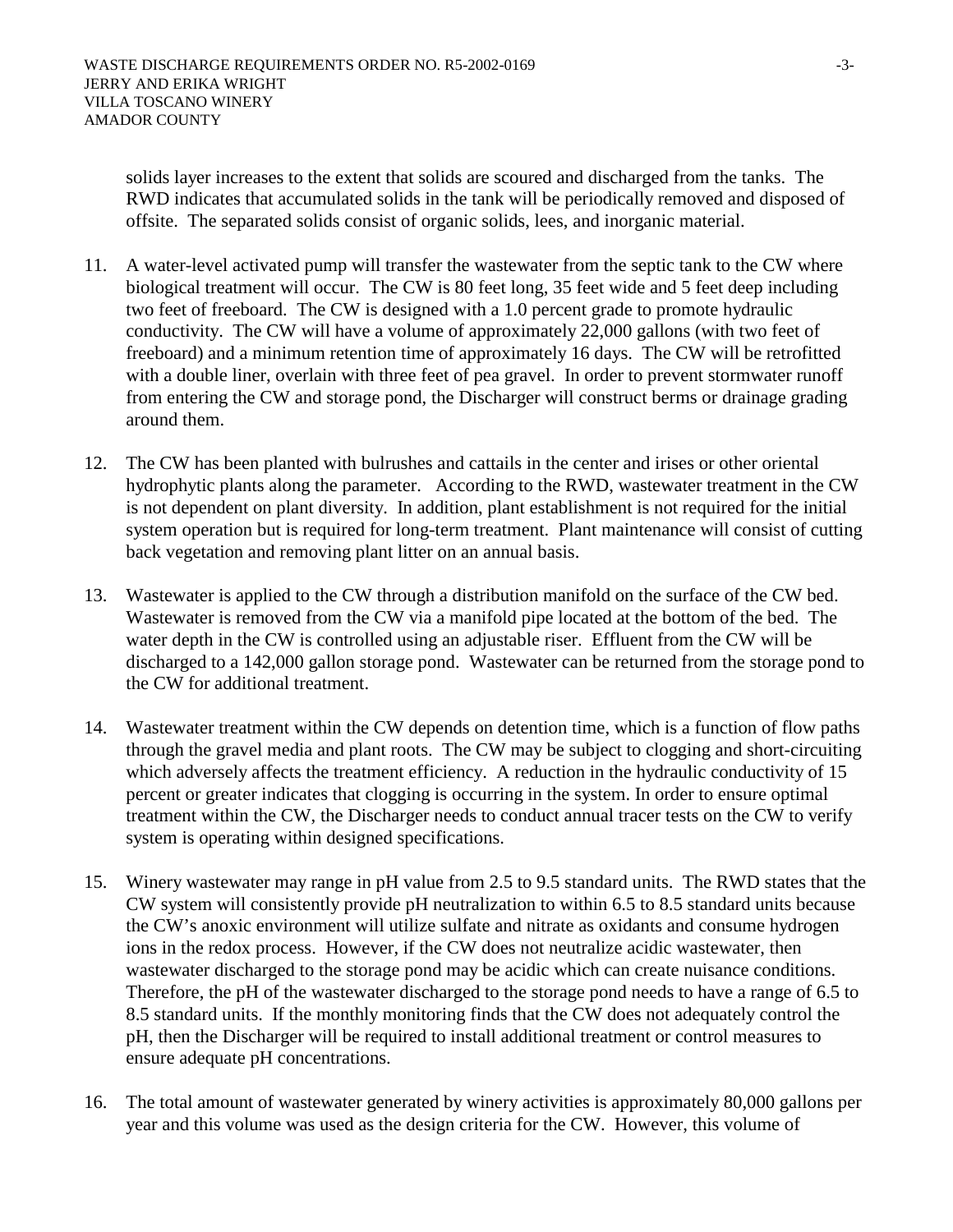wastewater is increased by direct rainfall on the CW and storage pond. The RWD states that approximately 205,000 gallons of wastewater will be discharged each year from the CW to the storage pond based on an annual precipitation using a return period of 100 years.

- 17. The capacity of the storage pond, with two feet of freeboard, will be approximately 142,000 gallons. Aeration equipment may be added to the storage pond to provide further treatment if necessary.
- 18. In order to ensure that the potential for groundwater impacts are mitigated, the CW and storage pond will be retrofitted such that they are underlain by a double liner and leak detection system. At a minimum, a 24-mil vinyl liner will be used. The installation of groundwater monitoring wells around the CW and storage pond is not necessary because they will be constructed with a double liner and leachate collection system, the liner will be installed under the direction of a Registered Engineer using an approved CQA plan, and because the Discharger is required to monitor the quality and quantity of leachate.

### **WASTE DISPOSAL SYSTEM**

- 19. Wastewater disposal will be accomplished through irrigation on 19 acres of vineyard surrounding the winery, as shown on Attachment B. The annual total volume of wastewater discharged for irrigation from the storage pond (after loss of volume to evaporation) is projected to be up to 193,000 gallons per year.
- 20. The RWD states that the assimilative capacity of the disposal area is approximately 11.6 million gallons per year. The quantity of effluent generated is insufficient to meet the irrigation demands of the vineyard, so the Discharger will use well water to supplement vineyard irrigation. Vineyard irrigation is achieved through a sprinkler system, which is also connected to a potable water supply. In order to protect the domestic water supply, the Discharger must label the irrigation systems as containing reclaimed wastewater and install backflow prevent devices.
- 21. Wastewater irrigation of the vineyard will primarily occur after the harvest and crush in the late fall. However, this period corresponds to the beginning of the wet season. If wastewater is not applied at an agronomic rate, then wastes may be leached from soil during rain events and may be discharged with the runoff to surface watercourses.
- 22. The RWD states that the salt concentration (measured in terms of TDS) in the treated effluent will be approximately 1,500 milligrams per liter. Excessive application of salt to land can result in the accumulation of salt in the soil column and subsequent migration to the underlying groundwater. The RWD states that the agronomic rate of uptake for salt in the entire 19-acre vineyard is 7,559 pounds per year (lb/yr), while the estimated annual loading rate for salt in the effluent is much less, 2,382 lb/yr. This TDS loading rate is based on the assumed effluent TDS concentration using the average flow rate, and shows that average TDS is within the assimilative capacity of the vineyard. The RWD did not account for the TDS contribution from irrigation performed with well water and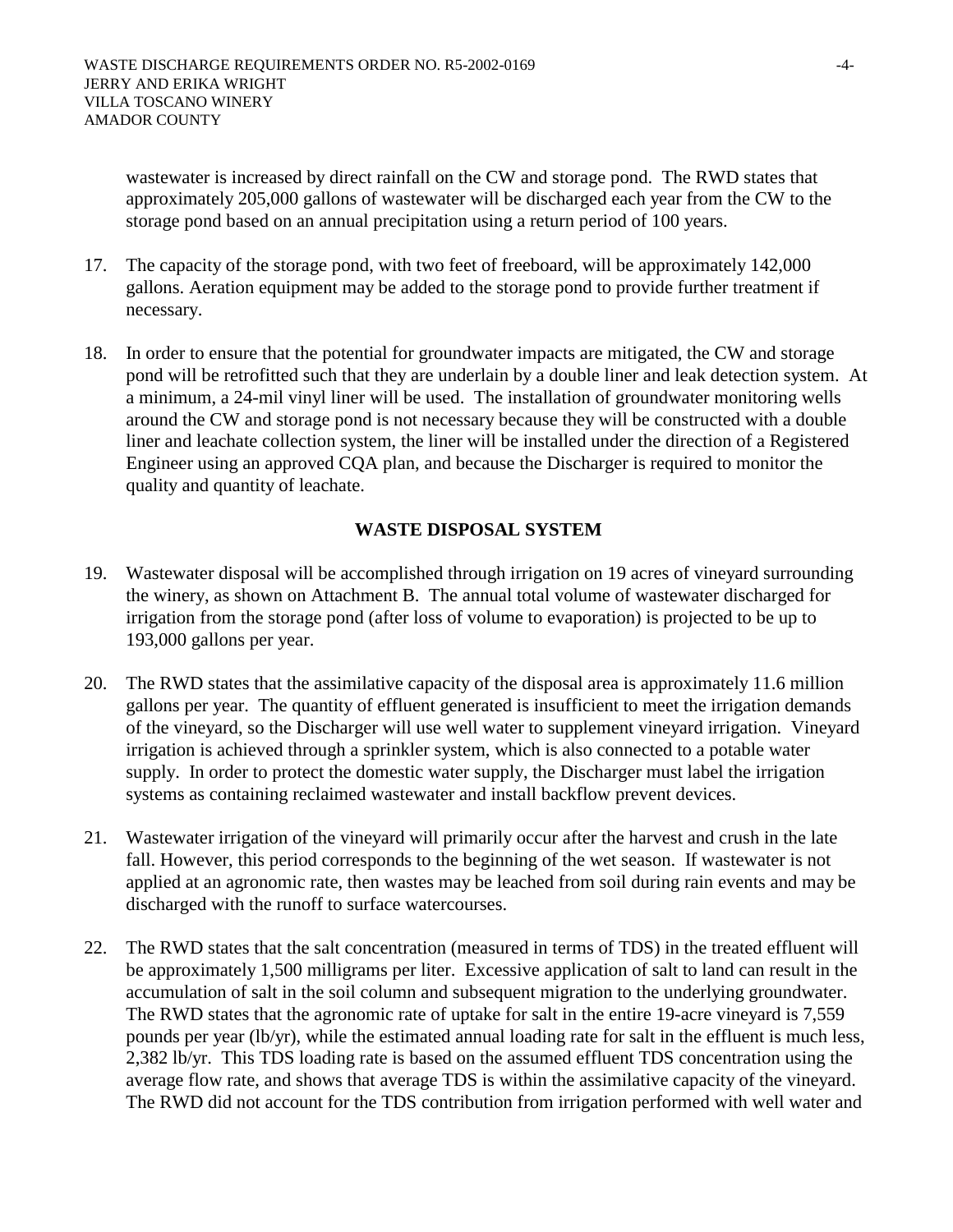from fertilizers. However, these sources of TDS will be sufficiently less than the agronomic rate for the land reclamation area if proper agricultural practices for a vineyard are followed.

23. Excessive application of nitrogen to land can result in the accumulation of nitrates in the soil column and subsequent migration to the underlying groundwater. The RWD contains a nitrogen balance that shows the calculated annual total nitrogen loading to the 19 acre vineyard to be approximately 2.4 lb/acre/yr. The nitrogen balance shows that the total nitrogen removal rate for a grape crop of around five tons per acre is approximately 22 lb/acre/yr. Therefore, the nitrogen discharged in the winery wastewater should be taken up by the vines and not migrate to groundwater.

### **OTHER WASTE STREAMS**

- 24. Seeds, stems, skins solids, and pomace are collected from crushing equipment and from floor drain screens, and will be trucked to 19900 Shenandoah School Road (APN 08-030-034), where the Discharger has a lined composting area. The solids will be composted on a concrete pad and then spread for soil enhancement on 60 acres of vineyards, which are owned by the Discharger. Composted solids will be spread using a manure spreader during the dry weather period.
- 25. Domestic wastewater is generated from the office, bistro, wine tasting room, and employee restrooms. This waste is collected separately from winery wastewater and conveyed to an existing 2,000-gallon septic tank and leachfield consisting of 360 linear feet of leach line. In order to dispose of the additional loading from the new bistro facility, an additional 170 linear feet of leach line is required. The wastewater from the food preparation facility is discharged to a grease interceptor prior to entering the septic tank. The septic system is regulated by the Amador County Environmental Health Department, and the expansion will be permitted and overseen by the County.

### **SITE SPECIFIC CONDITIONS**

- 26. The topography of the site is described as rolling hills with elevations ranging from 1,200 to about 1,500 feet. The landscape around the parcel includes vineyards, scattered oak and other upland vegetation, grassland, and areas of riparian vegetation along Big Indian Creek.
- 27. The surrounding lands are zoned for Williamson Act, agriculture, and single family residential and agriculture uses. Industrial, agricultural, commercial, and domestic facilities exist within 1,000 feet of the property.
- 28. Surficial soils are described as consisting of loam to sandy loam topsoil underlain by clay and sandy loam. Soil depths are considered to be shallow and are often less than 15 feet.
- 29. The granitic rock underlying the site is reported to be massive in nature with some fractures. Profiles logged during the drilling of the well (330-foot depth) were generally described as follows: Surficial soils are encountered in the first several feet grading to decomposed granite to a depth of approximately 20 feet. From the depth of 20 feet down to 140 feet, competent granite was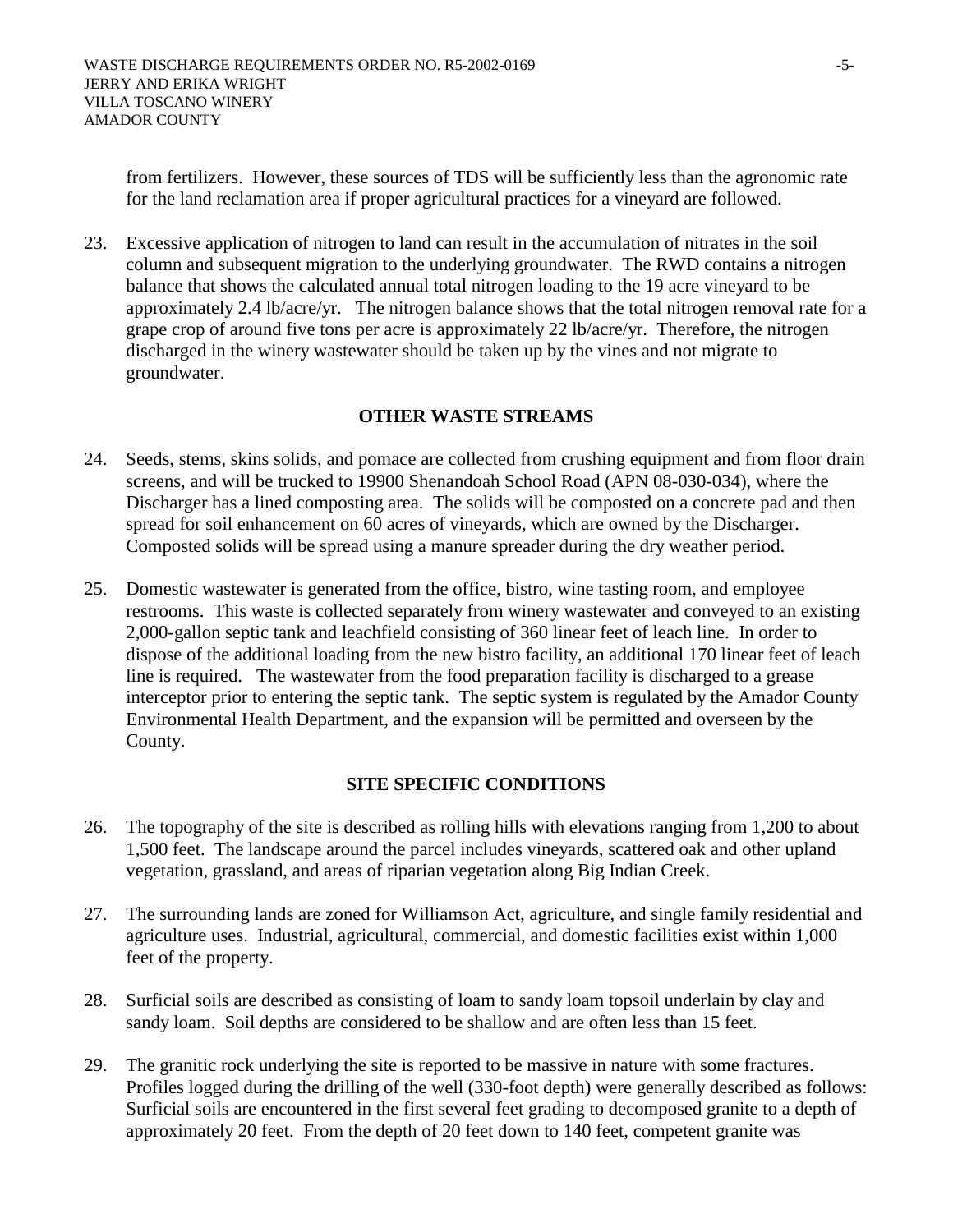encountered, and no groundwater was reported in this zone. A water bearing zone of fractured granite exists between 140 and 240 feet.

- 30. Near-surface seasonal groundwater occurs frequently in the foothill areas due to relatively shallow soils over low permeability bedrock. Based on the above profile description, it is anticipated that shallow groundwater would be found within 20 feet of ground surface, at least during certain times of the year. Naturally occurring springs are known to exist within the Shenandoah Valley, which indicates the presence of near-surface groundwater.
- 31. The mean annual rainfall, based on data from Electra Power House CIMIS weather station, is 28 inches per year.
- 32. All portions of the wastewater treatment, storage, and disposal facilities are outside of the 100-year flood zone.
- 33. The winery lies within the Middle Sierra Hydrologic Area No. 532.21, as depicted on interagency hydrologic maps prepared by the Department of Water Resources in August 1986.

# **SPECIAL CONSIDERATIONS FOR FOOD PROCESSING WASTE**

- 34. Excessive application of food processing wastewater to land application areas can create objectionable odors, soil conditions that are harmful to crops, and degradation of underlying groundwater by overloading the shallow soil profile and causing pollutants (organic carbon, nitrate, dissolved solids, and metals) to percolate below the root zone.
- 35. According to *Pollution Abatement in the Fruit and Vegetable Industry*, published by the United States Environmental Protection Agency (US EPA Publication No. 625/3-77-0007) (hereafter *Pollution Abatement*), in applying food-processing wastewater to land for biological treatment, the loading of  $BOD_5$  should not exceed 100 lbs/acre•day (average) to prevent development of nuisance conditions. Since treatment in the CW will reduce the effluent BOD to 40 mg/L, the Discharger's application rate for BOD will be less than 1 lbs/acre•day and therefore should not create a nuisance condition.
- 36. Acidic soil conditions can be detrimental to land treatment system function, and may also cause groundwater degradation. If the buffering capacity of the soil is exceeded and soil pH decreases below 5, naturally occurring metals (including iron and manganese) may dissolve and degrade underlying groundwater. Near neutral pH is also required to maintain adequate active microbial populations in the soil.
- 37. Shock loadings of acidic or basic waste can interfere with the microorganisms responsible for oxidation of the organic waste constituents, and *Pollution Abatement* recommends that water applied to crops have a pH within 6.4 to 8.4 to protect crops from damage. Therefore, wastewater effluent limits include upper and lower limits on the pH.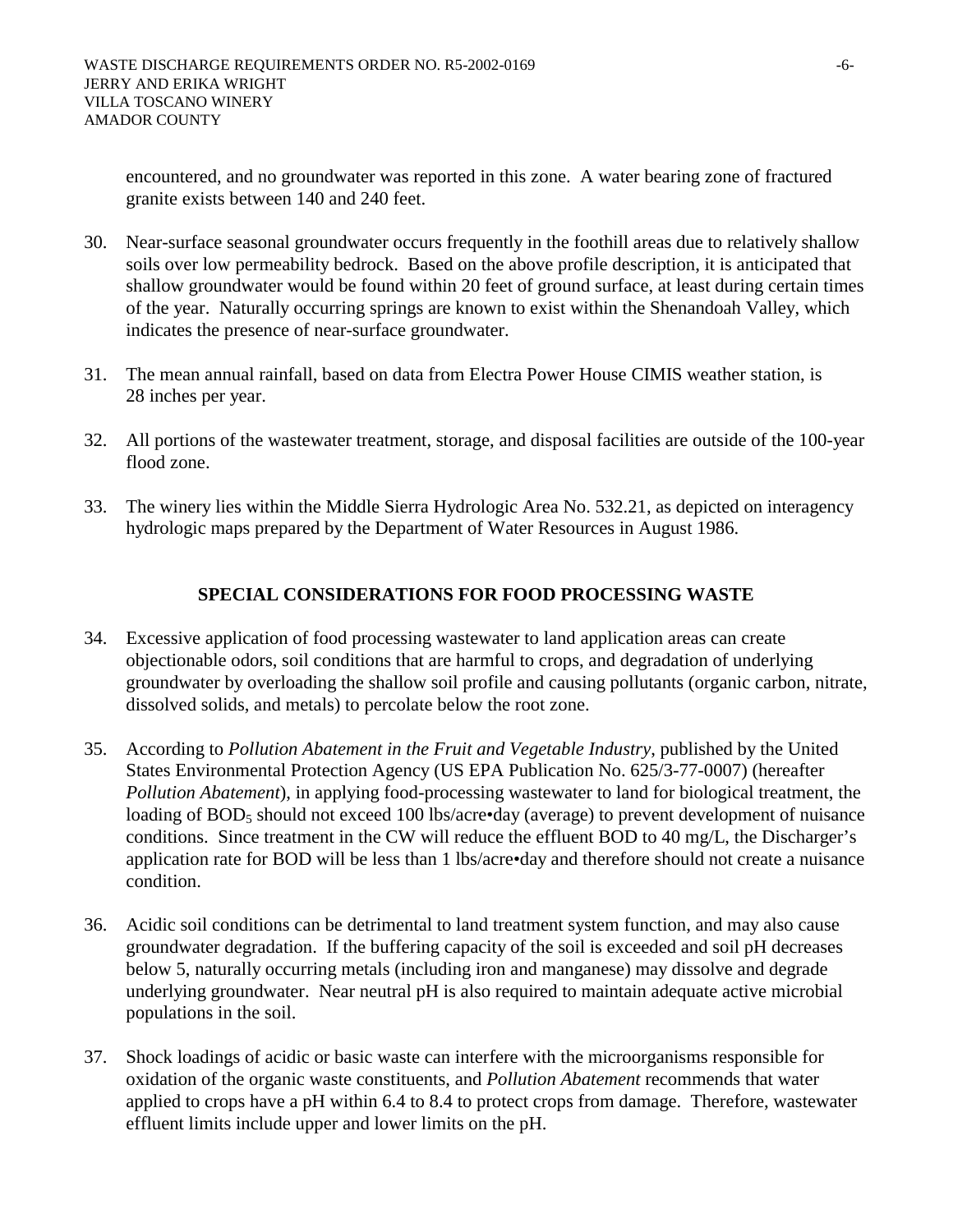### **BASIN PLAN, BENEFICIAL USES, AND REGULATORY CONSIDERATIONS**

- 38. The *Water Quality Control Plan for the Sacramento River and San Joaquin River Basins, Fourth Edition*, (hereafter Basin Plan) designates beneficial uses, establishes water quality objectives, contains implementation plans and policies for protecting waters of the basin, and incorporates by reference plans and policies adopted by the State Water Resources Control Board (State Board). These requirements implement the Basin Plan.
- 39. Surface water drainage in the area is to Big Indian Creek, which is tributary to the Cosumnes River.
- 40. The beneficial uses of the Cosumnes River are municipal and domestic supply; agricultural supply for irrigation and stock watering; contact, canoeing, and non-contact recreation; warm and cold freshwater habitat; warm and cold water migration; warm and cold water spawning; and wildlife habitat.
- 41. The beneficial uses of underlying groundwater are municipal and domestic water supply, agricultural supply, industrial service supply, and industrial process supply.
- 42. State Board Resolution No. 68-16 requires that the Regional Board, in regulating the discharge of waste, must maintain high quality waters of the state until it is demonstrated that any change in quality will be consistent with maximum benefit to the people of the State, will not unreasonably affect beneficial uses, and will not result in water quality less than that described in the Board's policies (e.g., quality that exceeds water quality objectives).
- 43. The Regional Board has considered anti-degradation pursuant to State Board Resolution No. 68-16 and finds that this discharge of waste should not degrade surface water or groundwater quality. The waste will be treated and stored a double lined CW and storage pond, and will be applied to land at agronomic rates. This Order establishes effluent limitations that are protective of all beneficial uses of the underlying groundwater, requires a salinity source reduction study, and requires an annual inspection of the pond's liner.
- 44. Section 13267(b) of the California Water Code provides that: "*In conducting an investigation specified in subdivision (a), the regional board may require that any person who has discharged, discharges, or is suspected of having discharged or discharging, or who proposes to discharge waste within its region, or any citizen or domiciliary, or political agency or entity of this state who has discharged, discharges, or is suspected of having discharged or discharging, or who proposes to discharge, waste outside of its region that could affect the quality of waters within its region shall furnish, under penalty of perjury, technical or monitoring program reports which the regional board requires. The burden, including costs, of these reports shall bear a reasonable relationship to the need for the report and the benefits to be obtained from the reports. In requiring those reports, the regional board shall provide the person with a written explanation*  with regard to the need for the reports, and shall identify the evidence that supports requiring that *person to provide the reports*."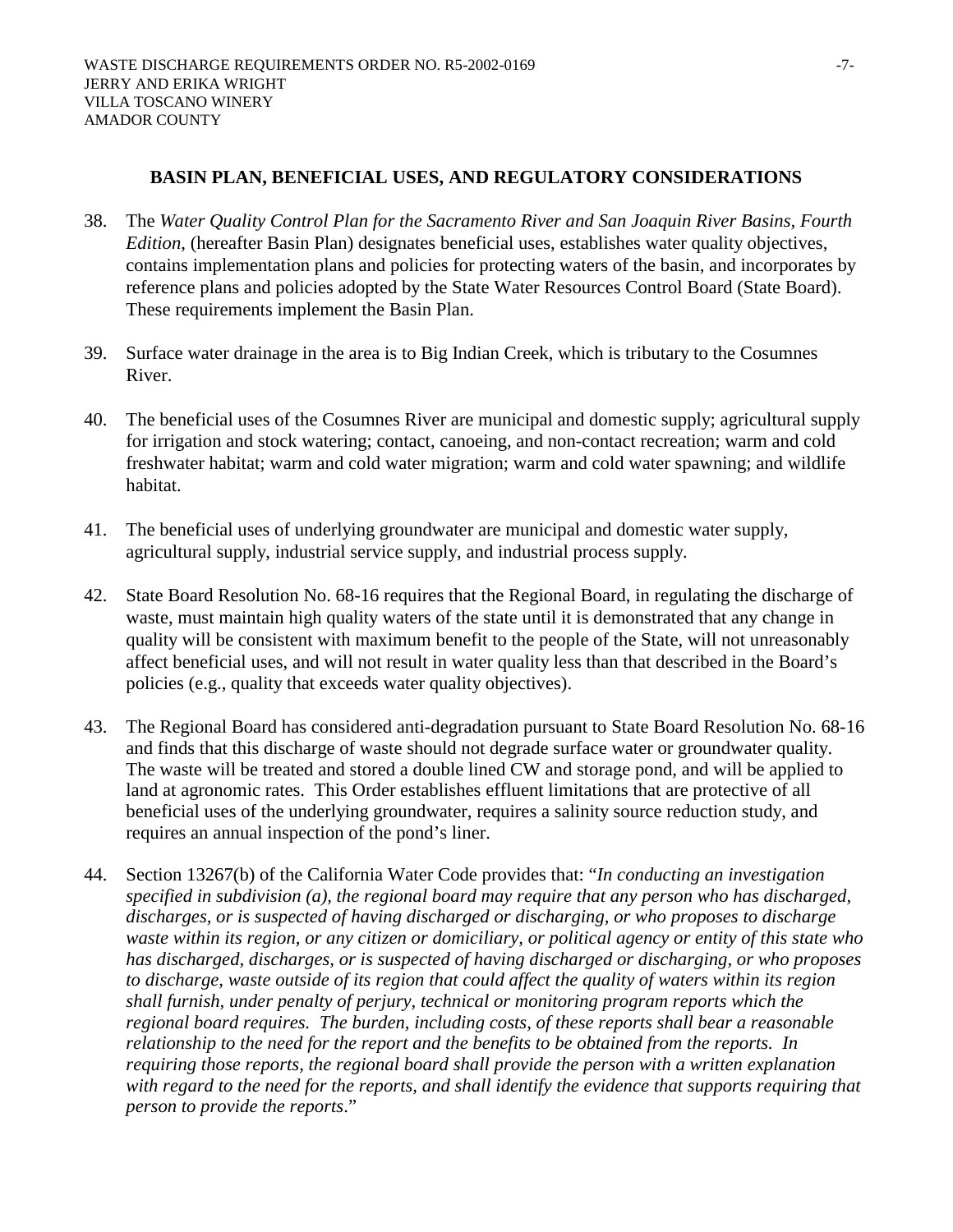The technical reports required by this Order and the attached "Monitoring and Reporting Program No. R5-2002-0169" are necessary to assure compliance with these waste discharge requirements. The Discharger operates the facility that discharges the waste subject to this Order.

- 45. Federal regulations for stormwater discharges were promulgated by the U.S. Environmental Protection Agency on 16 November 1990 (40 CFR Parts 122, 123, and 124). The regulations require specific categories of facilities which discharge stormwater associated with industrial activities to obtain NPDES permits. Villa Toscano Winery's operation has a Standard Industrial Classification Number of 2084 and therefore the Discharger is required to apply for a stormwater NPDES permit.
- 46. This discharge is exempt from the requirements of *Consolidated Regulations for Treatment, Storage, Processing, or Disposal of Solid Waste,* as set forth in Title 27, CCR, Division 2, Subdivision 1, Section 20005, et seq., (hereafter Title 27). The exemption pursuant to Section 20090(b), is based on the following:
	- a. The Regional Board is issuing waste discharge requirements,
	- b. The discharge complies with the Basin Plan, and
	- c. The wastewater does not need to be managed according to Title 22 CCR, Division 4.5, and Chapter 11, as a hazardous waste.
- 47. Amador County approved a Negative Declaration for this project, dated 14 June 2002, in accordance with the California Environmental Quality Act (CEQA) (Public Resources Code Section 21000, et seq.) and the State CEQA Guidelines. The project as approved by Amador County will not have a significant impact on water quality.
- 48. Pursuant to California Water Code Section 13263(g), discharge is a privilege, not a right, and adoption of this Order does not create a vested right to continue the discharge.

### **PUBLIC NOTICE**

- 49. All the above and the supplemental information and details in the attached Information Sheet, incorporated by reference herein, were considered in establishing the following conditions of discharge.
- 50. The Discharger and interested agencies and persons were notified of the intent to prescribe WDRs for this discharge and provided an opportunity for a public hearing and an opportunity to submit their written views and recommendations.
- 51. In a public meeting, all comments pertaining to the discharge were heard and considered.

**IT IS HEREBY ORDERED** that Jerry and Erika Wright and Villa Toscano Winery, their agents, successors, and assigns, in order to meet the provisions contained in Division 7 of the California Water Code and regulations adopted thereunder, shall comply with the following: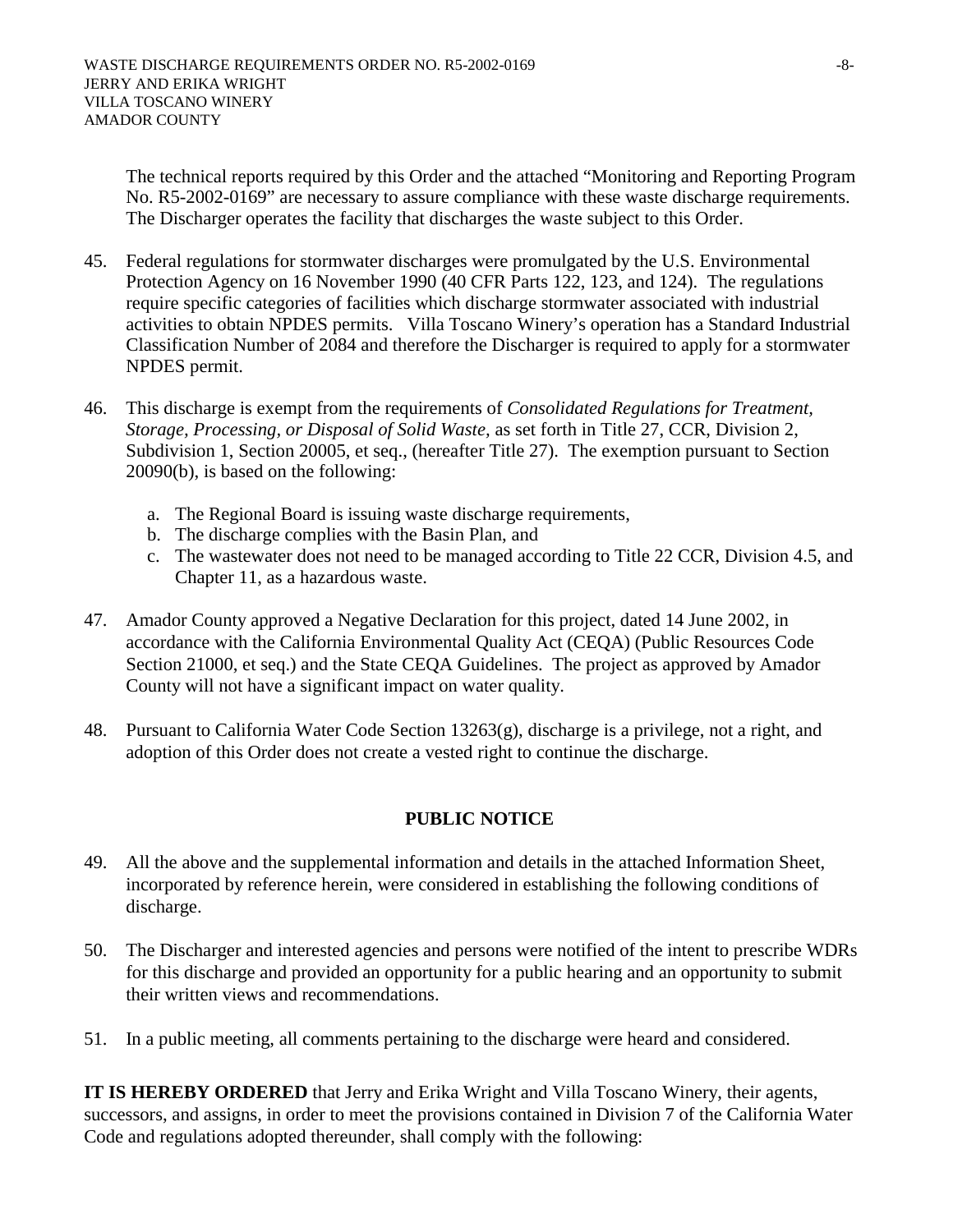*[Note: Other prohibitions, conditions, definitions, and some methods of determining compliance are contained in the attached "Standard Provisions and Reporting Requirements for Waste Discharge Requirements" dated 1 March 1991.]* 

### **A. Discharge Prohibitions:**

- 1. Discharge of wastes to surface waters or surface water drainage courses is prohibited.
- 2. The discharge shall not cause the degradation of any water supply.
- 3. Bypass or overflow of untreated or partially treated waste is prohibited.
- 4. Discharge of waste classified as 'hazardous,' defined in Section 20164 of Title 27, CCR, or 'designated,' as defined in Section 13173 of the California Water Code, is prohibited.
- 5. The discharge of toxic substances into the discharger's constructed wetland such that biological mechanisms are disturbed is prohibited.
- 6. The discharge of stillage wastes is prohibited.
- 7. The discharge of effluent from the storage pond other than to the land reclamation area identified in Finding No. 19 is prohibited.
- 8. The discharge of domestic waste to the winery wastewater treatment system is prohibited.
- 9. Only domestic wastewater shall be discharged to the domestic wastewater treatment system (septic system). The discharge of winery waste, including wastewater from equipment wash down or bottling, to septic systems is prohibited after 30 September 2002.
- 10. The discharge of seeds, stems, skin solids, or pumice to the 19-acre land reclamation area is prohibited.

### **B. Discharge Specifications:**

- 1. The total *monthly* discharge of winery wastewater into the constructed wetlands shall not exceed 20,000 gallons per month, while the total *annual* discharge of winery wastewater into the constructed wetlands shall not exceed 80,000 gallons per year. These volumes do not include water recirculated into the wetlands from the storage pond.
- 2. Neither the treatment nor the discharge shall cause a nuisance or condition of pollution as defined by the California Water Code, Section 13050.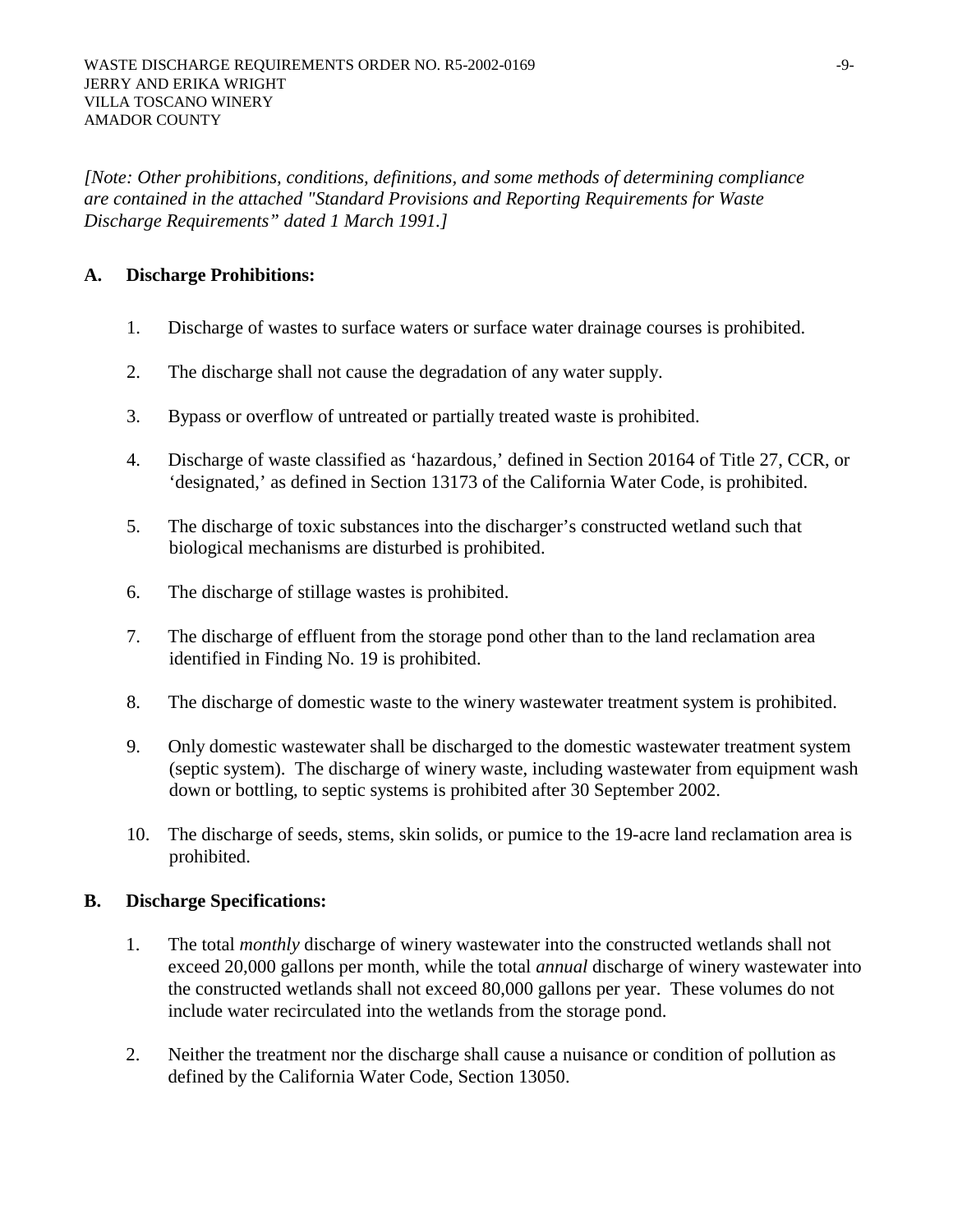- 3. No waste constituent shall be released or discharged, or placed where it will be released or discharged, in a concentration or in a mass that causes violation of the Groundwater Limitation.
- 4. Objectionable odors originating at this facility shall not be perceivable beyond the limits of the property owned by the Discharger.
- 5. As a means of discerning compliance with Discharge Specification No. 4, the dissolved oxygen content in the upper zone (1 foot) of all wastewater in the ponds shall not be less than 1.0 mg/l.
- 6. The Discharger shall operate all systems and equipment to maximize treatment of wastewater and optimize the quality of the discharge. In particular,
	- a. The Discharger shall conduct annual tracer tests on the constructed wetlands to determine the hydraulic conductivity and retention time.
	- b. The Discharger shall annually cut the vegetation and remove the plant litter from the constructed wetlands.
	- c. The Discharger shall evaluate the integrity of the liners on an annual basis, as described in the Monitoring and Reporting Program No. R5-2002-0169.
- 7. The CW shall be managed to prevent the breeding of mosquitoes.
- 8. The Discharger's wastewater treatment system and land disposal system shall be designed, constructed, operated, and maintained to prevent inundation or washout due to floods with a 100-year return frequency.
- 9. The Discharger shall comply with the following requirements for a double liner and leak detection system (LDS):
	- a. Double liners with LDS shall be installed to cover all natural geologic materials at the CW and storage pond that may come in contact with waste.
	- b. The LDS shall be installed between the inner and outer liner of a double liner system, and shall be designed, constructed, maintained, and operated to collect and remove twice the maximum anticipated daily volume of seepage from the CW and storage pond.
	- c. The LDS shall be designed, constructed, maintained, and operated to minimize the amount of head applied to the second liner. Seepage shall be removed and returned to the wastewater treatment system.
	- d. Discharges to the CW and storage pond shall be stopped in the event of any containment system failure, including liners, which causes a threat to water quality.
- 10. The freeboard in the CW and storage pond shall never be less than two feet as measured vertically from the water surface to the lowest point of overflow.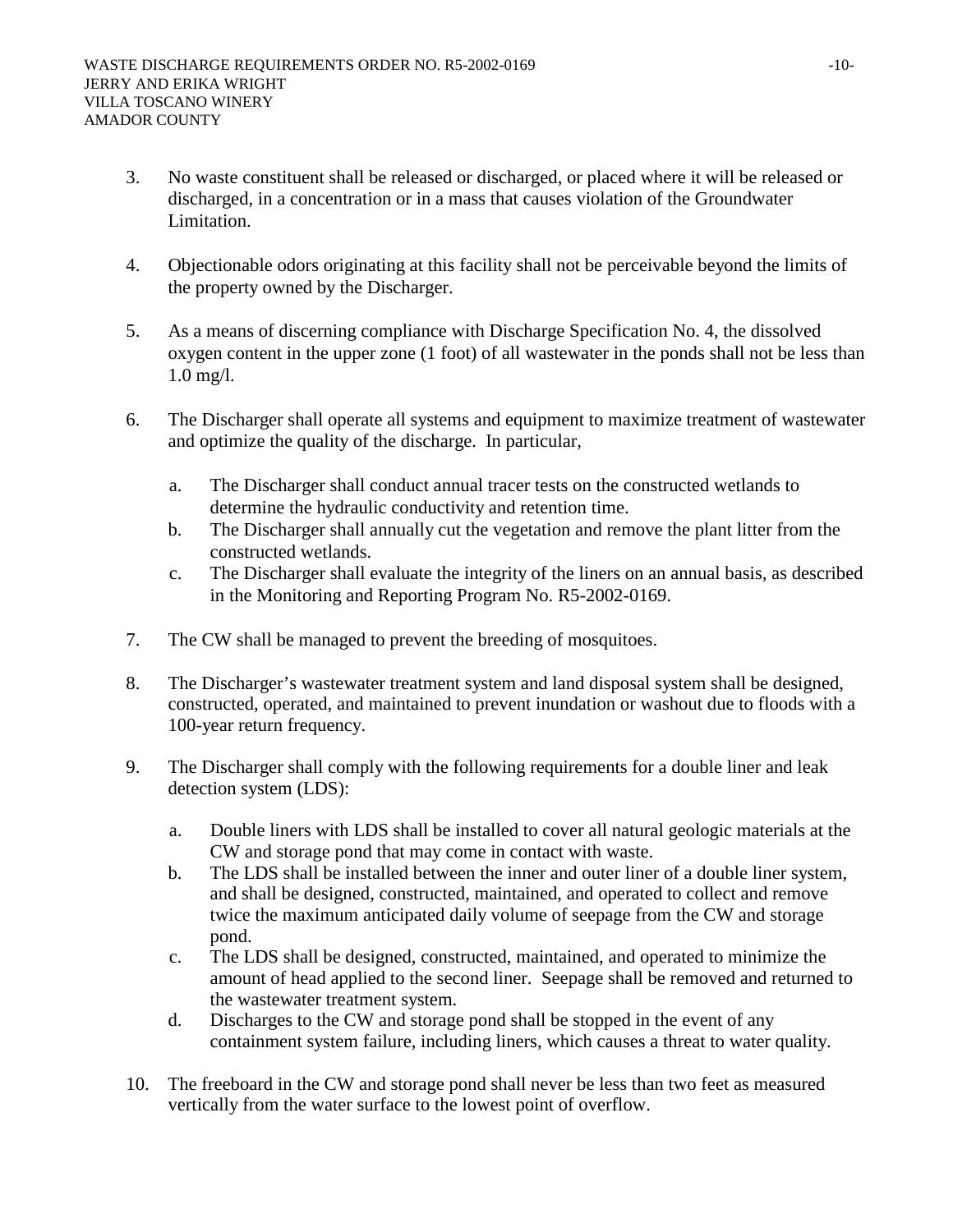- 11. The CW and storage pond shall have sufficient capacity to accommodate allowable wastewater flow, design seasonal precipitation, and ancillary inflow and infiltration. Design seasonal precipitation shall be based on total annual precipitation using a return period of 100 years, distributed monthly in accordance with the historical rainfall patterns.
- 12. On or about 15 October each year, available CW and storage pond capacity shall at least equal the volume necessary to comply with Discharge Specifications No. 10 and No. 11.

### **C. Effluent Limitations:**

1. Effective **30 September 2002**, the discharge of effluent from the storage pond in excess of the following limits is prohibited:

| Parameter                                              | 30-day Average<br>Limit                | Daily Maximum<br>Limit |
|--------------------------------------------------------|----------------------------------------|------------------------|
| BOD <sub>5</sub> <sup>1</sup><br><b>Total Nitrogen</b> | $40 \text{ mg/L}$<br>$40 \text{ mg/L}$ | $80 \text{ mg/L}$      |

1 5-day 20º C Biochemical Oxygen Demand

- 2. The effluent from the CW which enters the storage pond shall not have a pH of less than 6.5 or greater than 8.5.
- 3. Effective **30 September 2002**, the maximum total nitrogen loading (from wastewater, fertilizers, and irrigation water) to the land reclamation areas shall not exceed the agronomic rate for plant available nitrogen (PAN) for the type of crop to be grown, as specified in the most recent edition of the Western Fertilizer Handbook. PAN shall be calculated as 100% of the total nitrogen content of the waste, unless and until the Discharger demonstrates that another proportion is technically justified, as described in Provision G.6.
- 4. Effective **30 September 2002**, the maximum BOD<sub>5</sub> loading to the land application area shall not exceed:
	- a. 300 lbs/acre on any single day;
	- b. 100 lbs/acre/day as a 7-day average; and;
	- c. The maximum loading rate that ensures that the discharge will not create a nuisance.
- 5. Effective **30 September 2002**, the maximum total dissolved solids loading from winery wastewater discharged to the land application area shall not exceed 2,400 lbs per year.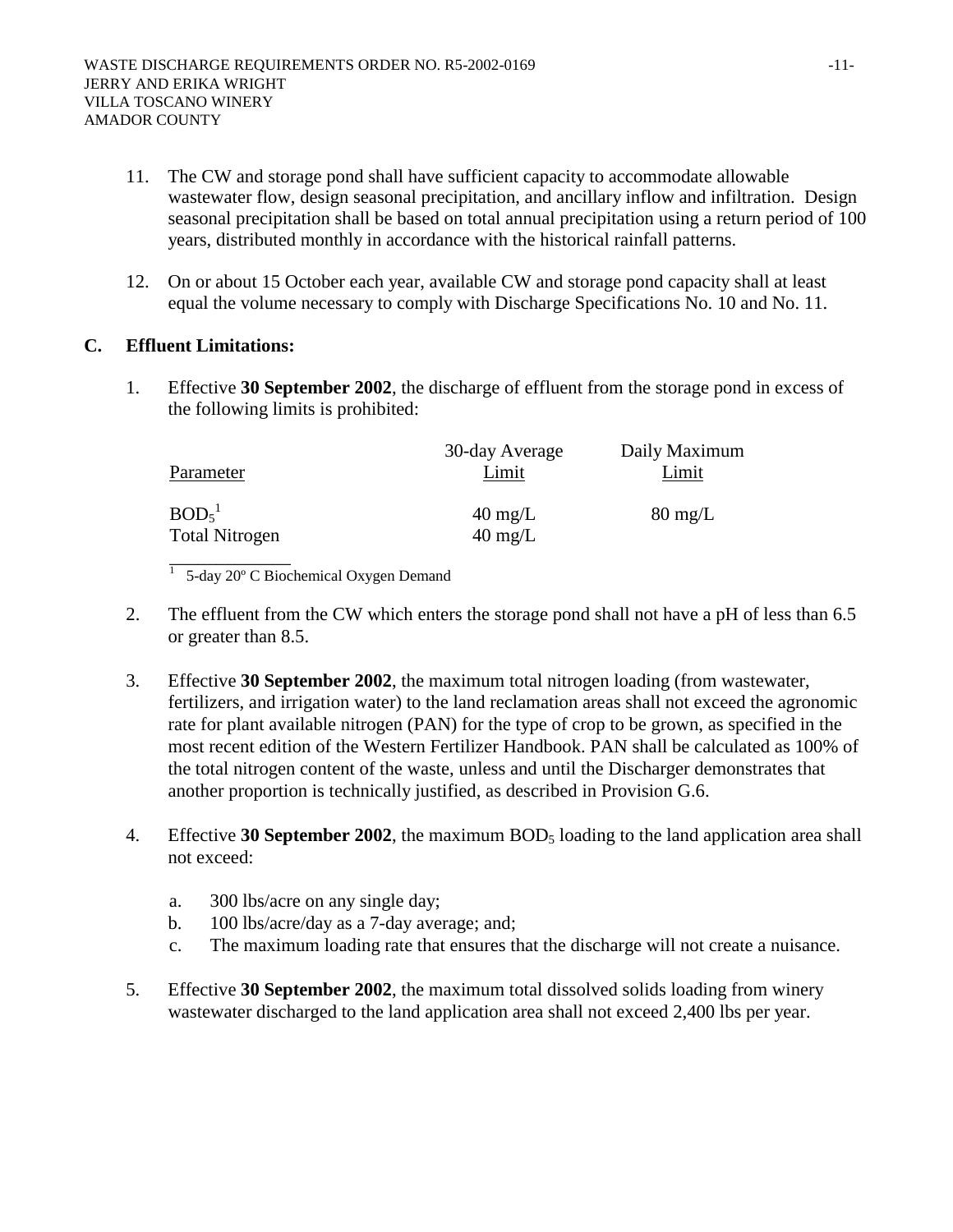### **D. Reclamation Requirements:**

- 1. The discharge shall be distributed uniformly on adequate acreage in compliance with the Discharge Specifications.
- 2. Crops shall be grown on the application area. Crops shall be selected based on nutrient uptake capacity, tolerance to high soil moisture conditions, and consumptive use of water and irrigation requirements. Cropping activities shall be sufficient to take up all the nitrogen applied. Any annual crop shall be harvested and removed from the application area.
- 3. Hydraulic loading of wastewater and irrigation water shall be at reasonable agronomic rates designed to minimize the percolation of process wastewater and irrigation water below the root zone (i.e., deep percolation).
- 4. Reclaimed wastewater conveyance lines shall be clearly marked as such. Reclaimed water controllers, valves, etc. shall be affixed with reclaimed water warning signs, and these and quick couplers and sprinkler heads shall be of a type, or secured in such a manner, that permits operation by authorized personnel only.
- 5. Public contact with reclaimed wastewater shall be precluded through such means as fences, signs, and other acceptable alternatives.
- 6. Areas irrigated with reclaimed water shall be managed to prevent breeding of mosquitoes. More specifically:
	- a. All applied irrigation water must infiltrate completely within 24 hours.
	- b. Ditches not serving as wildlife habitat should be maintained free of emergent, marginal, and floating vegetation.
	- c. Low-pressure and un-pressurized pipelines and ditches which are accessible to mosquitoes shall not be used to store reclaimed water.
- 7. Discharges to the land reclamation area shall be managed to minimize both erosion and runoff from the disposal area.
- 8. The Discharger may not discharge effluent to the vineyard 24 hours before predicted precipitation, during periods of precipitation, and for at least 24 hours after cessation of precipitation, or when soils are saturated.
- 9. A 50-foot buffer zone shall be maintained between any watercourse and the wetted area produced during drip irrigation used for effluent disposal.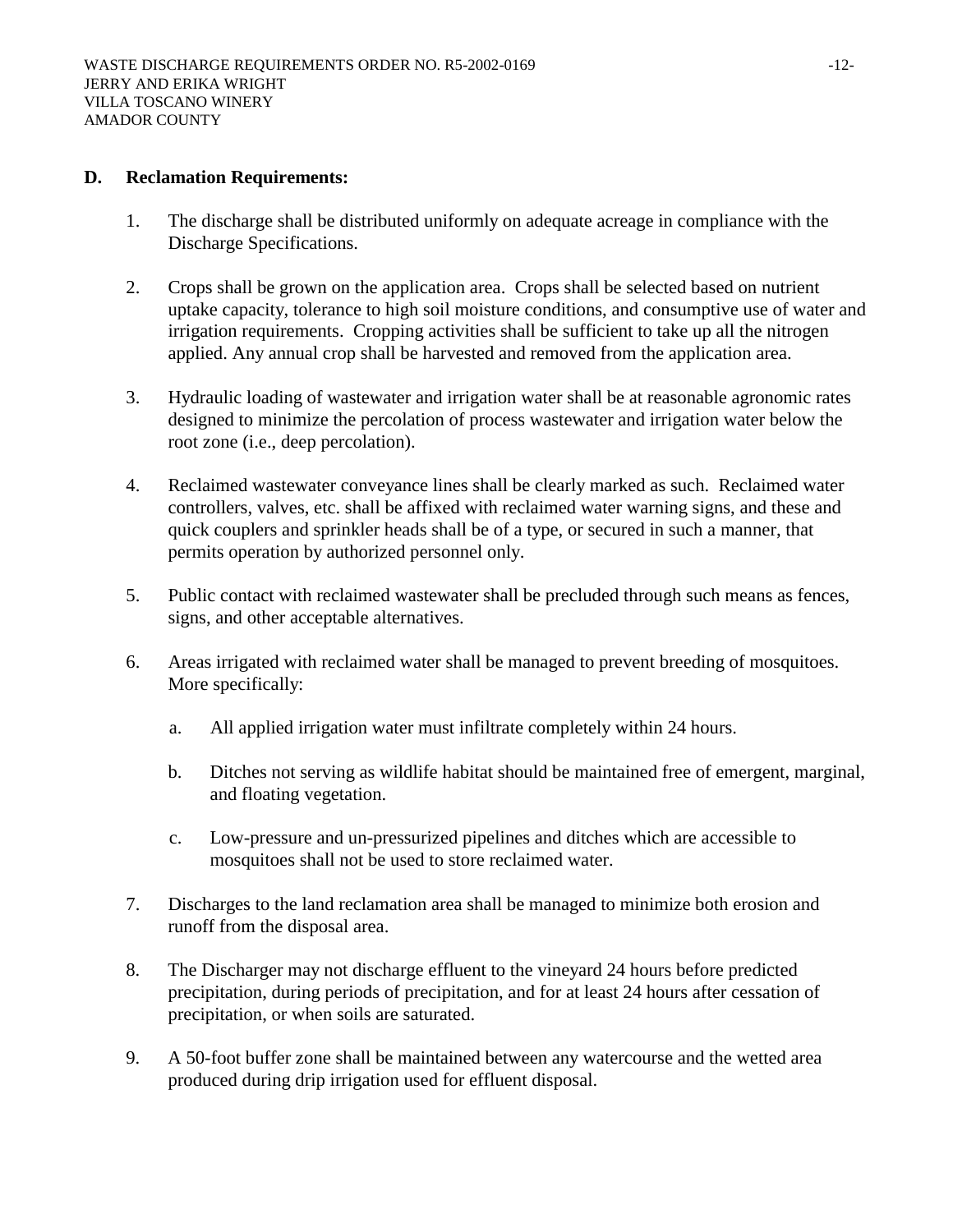- 10. A 100-foot buffer zone shall be maintained between any spring, domestic well or irrigation well and the wetted area produced during drip irrigation used for effluent disposal.
- 11. A 50-foot buffer zone shall be maintained between effluent disposal areas and all property boundaries.
- 12. The resulting effect of the wastewater discharge on the soil pH shall not exceed the buffering capacity of the soil profile.

### **E. Sludge Disposal:**

- 1. Collected screenings, sludges, and other solids removed from winery wastewater shall be disposed of in a manner that is consistent with Title 27 and approved by the Executive Officer.
- 2. Sludge and other solids shall be removed from septic tank, CW, and storage pond as needed to ensure optimal operation and adequate hydraulic capacity. Drying operations shall take place as described in Finding No. 24 and shall be conducted in a manner such that leachate does not impact groundwater or surface water.
- 3. Any proposed change in sludge disposal from a previously approved practice (as described in these WDRs) shall be reported to this office at least 90 days in advance of the change.

### **F. Groundwater Limitations:**

The discharge, in combination with other sources, shall not cause underlying groundwater to contain waste constituents in concentrations statistically greater than background water quality.

### **G. Provisions:**

- 1. All of the following reports shall be submitted pursuant to Section 13267 of the California Water Code and shall be prepared by registered professionals as described by Provision 7:
	- a. By **30 September 2002**, the Discharger shall submit a technical report proposing an engineered alternative to groundwater monitoring wells around the CW and storage pond. At a minimum, this alternative to the monitoring wells must describe a double liner and leak detection system for the CW and storage pond, and shall be designed to ensure that the potential for groundwater impacts are mitigated. The technical report shall include (a) a description of the liner installation for the CW and storage pond, (b) the selected liner material, thickness, subgrade preparation, level of care during construction, (c) the level of Construction Quality Assurance testing/documentation used for the liner installation, and (d) a determination of the maximum daily volume of seepage from the CW and storage pond produced by the finished product.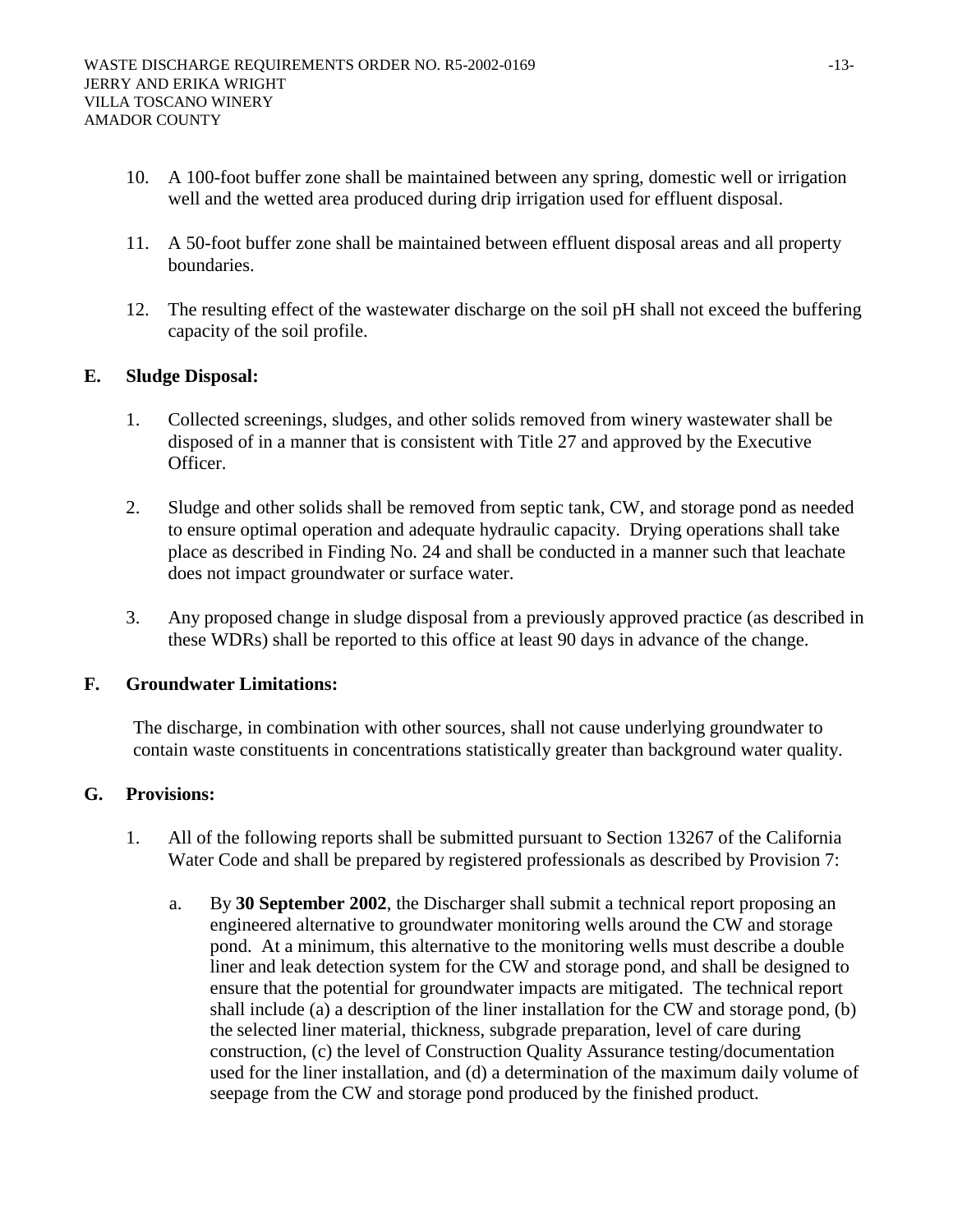- b. By **1 October 2002,** the Discharger shall submit a Notice of Intent to seek coverage under the National Pollutant Discharge Elimination System (NPDES) General Permit No. CAS000001 for Discharges of Storm Water Associated With Industrial Activities.
- c. By **1 November 2002**, the Discharger shall submit and implement a workplan for a salinity reduction study. The study shall evaluate all aspects of winery waste and shall investigate methods to reduce the salinity of the waste which enters the constructed wetlands and/or the land reclamation area.
- d. By **30 December 2002**, the Discharger shall submit and implement an Operation and Management Plan (O&M Plan) that addresses operation of the wastewater treatment and disposal facility. At a minimum, the O&M Plan will describe (a) the daily operation of the wastewater facility to prevent disposal of water with excessive BOD, total nitrogen, or total dissolved solids concentrations, (b) the daily operation and maintenance practices required to prevent odors and to maintain pH and dissolved oxygen values within the specified limitations in this Order, (c) tracer tests for determining hydraulic conductivity and retention time for the constructed wetlands, and (d) the locations where samples will be collected, freeboard measurements taken, and flow measurements taken.
- e. By **30 December 2002,** the Discharger shall submit a report that documents that the constructed wetland, storage pond, and effluent disposal system have been retrofitted in a manner as described in this Order. The report shall also describe the location of the flow meter which will be used to determine compliance with the flow limitation of this Order, and shall include a description of the installation of the double liner/leachate collection system showing that the installation met the specifications in the approved workplan.
- f. By **1 February 2003**, the Discharger shall submit a report showing that it has installed backflow prevention devices to protect irrigation wells from reclaimed water and has implemented all necessary procedures to secure control mechanisms and valves in a manner that permits operation by authorized winery personnel only. The report must also show that all pipelines, valves, wastewater storage areas, and wastewater disposal areas have been properly posted with "reclaimed water" warning labels or signs.
- g. By **1 November 2003**, the Discharger shall submit a report describing how it has reduced the salinity of the waste which enters the CW or land reclamation area.
- 2. If monitoring data shows that wastewater in the storage pond contains pH concentrations less than 6.5 or greater than 8.5 standard units, then within **90 days** of receiving notification from the Executive Officer, the Discharger shall implement treatment and control measures that are capable of maintaining the pH within Effluent Limitations.
- 3. If monitoring data shows that the reliability of the constructed wetlands or storage pond liners is compromised, then within **90 days** of receiving notification from the Executive Officer, the Discharger shall repair the liners.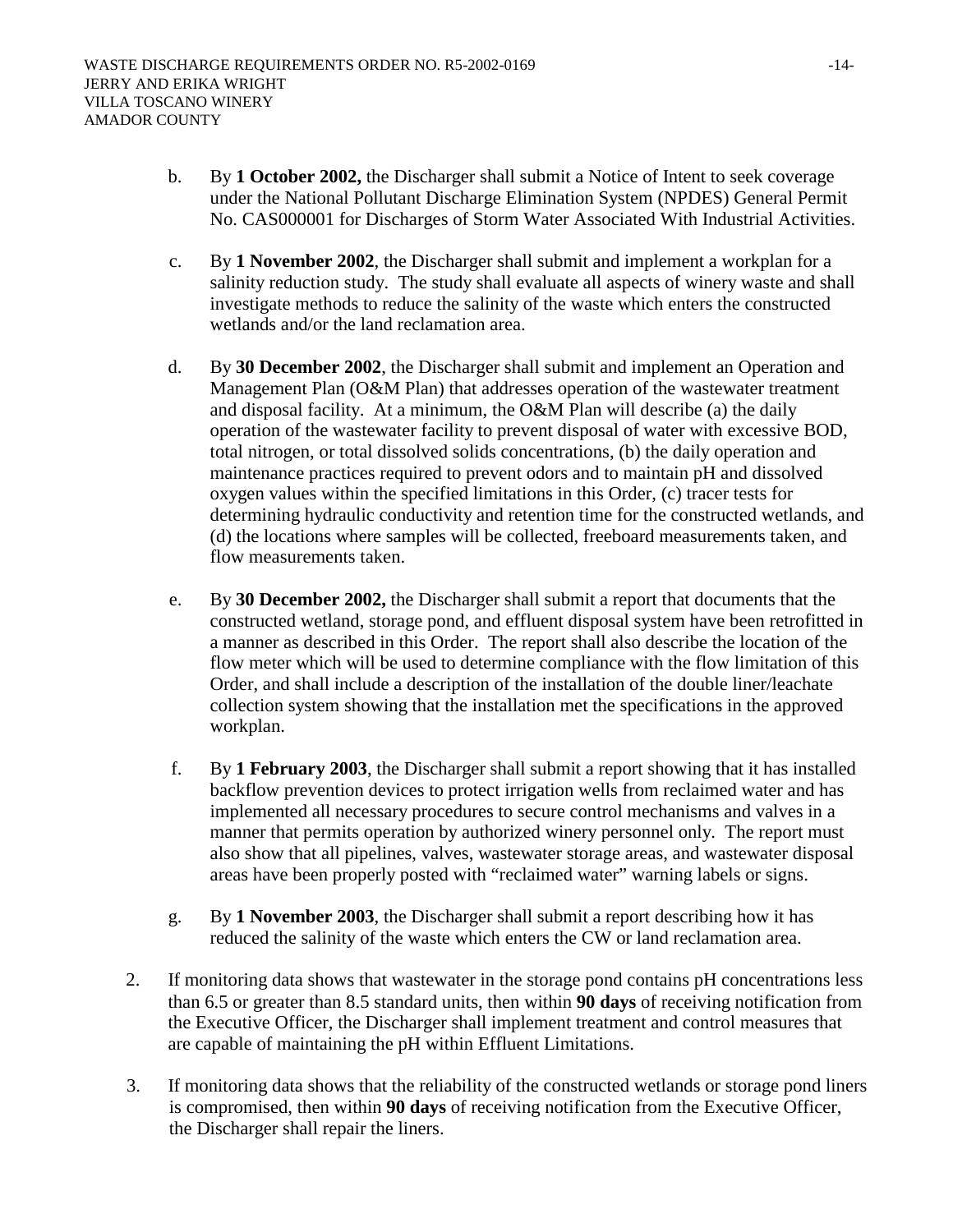- 4. The Discharger shall comply with the Monitoring and Reporting Program No. R5-2002-0169, which is part of this Order, and any revisions thereto as ordered by the Executive Officer.
- 5. The Discharger shall comply with the "Standard Provisions and Reporting Requirements for Waste Discharge Requirements", dated 1 March 1991, which are attached hereto and by reference a part of this Order. This attachment and its individual paragraphs are commonly referenced as "Standard Provision(s)."
- 6. If the Discharger can demonstrate to the satisfaction of the Executive Officer that higher nitrogen loadings than that specified in Effluent Limitation No. C.3 will not cause or contribute to cause waste constituents to leach into and degrade underlying groundwater, or cause any other violation of the terms and conditions of this Order, then this Order may be reopened for consideration of revision of nitrogen loading limits. The demonstration shall include the submittal of a technical report that describes, at a minimum, the results of a field demonstration project conducted over the course of at least two years on similar soil types as those in the Designated Disposal Areas and using similar food processing wastewater as that described in the Findings. Any proposed field demonstration project will be regulated under the terms and conditions of separate waste discharge requirements. As such, at least 120 days prior to conducting the field demonstration project, the Discharger (and/or other reasonable party) must submit a complete Report of Waste Discharge for the proposed field demonstration project.
- 7. In accordance with California Business and Professions Code sections 6735, 7835, and 7835.1, engineering and geologic evaluations and judgments shall be performed by or under the direction of registered professionals competent and proficient in the fields pertinent to the required activities. All technical reports specified herein that contain workplans for, that describe the conduct of investigations and studies, or that contain technical conclusions and recommendations concerning engineering and geology shall be prepared by or under the direction of appropriately qualified professional(s), even if not explicitly stated. Each technical report submitted by the Discharger shall contain a statement of qualifications of the responsible licensed professional(s) as well as the professional's signature and/or stamp of the seal.
- 8. In the event of any change in control or ownership of land or waste discharge facilities described herein, the Discharger shall notify the succeeding owner or operator of the existence of this Order by letter, a copy of which shall be immediately forwarded to this office.
- 9. The Discharger shall report to the Board any toxic chemical release data it reports to the State Emergency Response Commission within 15 days of reporting the data to the Commission pursuant to section 313 of the "Emergency Planning and Community Right to Know Act of 1986."
- 10. The Discharger must comply with all conditions of this Order, including timely submittal of all technical reports and monitoring reports as directed by the Executive Officer. Violations